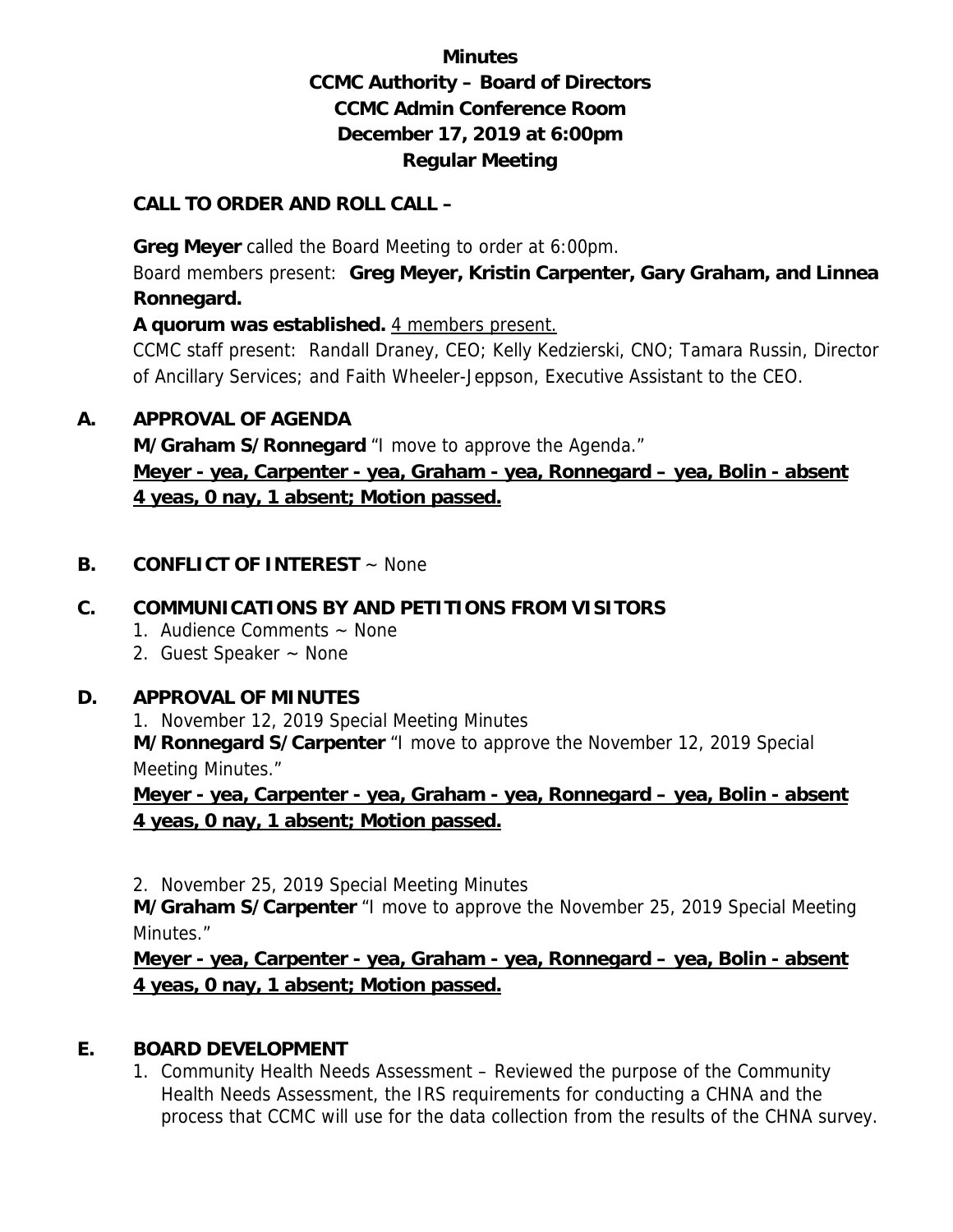## **F. REPORTS OF OFFICERS and ADVISORS**

- 1. Board Chair report Greg reported that he met with City Council, the City Manager and with NVE, he will have more information to bring to the board for the next meeting.
- 2. CEO/CFO Report Randall reported that his written report and Financials are in the packet, Randall reviewed the highlights of the Financials with the Board.
- 3. Chief Nursing Report Kelly reported that her reports are in the packet, and she is available to answers any questions to Board may have.
- 4. Business Office Report Mariesa reviewed her report for the Business Office with the Board.
- 6. Ancillary Services Report Tamara reported that her written report is in the packet, and she is available to answer any questions the Board may have.

## **G. CORRESPONDENCE** ~ None

#### **H. DISCUSSION ITEMS** ~ None

## **I. ACTION ITEMS**

1. 2019 Community Health Needs Assessment Approval

**M/Carpenter S/Graham** "I move to approve the 2019 Community Health Needs Assessment."

## **Meyer - yea, Carpenter - yea, Ronnegard – yea, Graham - yea, Bolin - absent 4 yeas, 0 nay, 1 absent; Motion passed.**

2. 2018 CAH Periodic Evaluation Approval

**M/Carpenter S/Ronnegard** "I move to refer Action Item #2 the 2018 CAH Periodic Evaluation and #6 the Delineation of Privileges for Alaska Regional Telemedicine back to staff."

## **Meyer - yea, Carpenter - yea, Graham - yea, Ronnegard – yea, Bolin - absent 4 yeas, 0 nay, 1 absent; Motion passed.**

3. Quality Assurance and Performance Improvement (QAPI) Plan Approval

**M/Ronnegard S/Graham** "I move that the CCMC Authority Board of Directors approve the 2020 QAPI Plan as presented."

 **Carpenter - yea, Meyer - yea, Graham - yea, Ronnegard – yea, Bolin - absent 4 yeas, 0 nay, 1 absent; Motion passed.** 

4. Initiation of PERS Termination Study Approval

**M/ Graham S/Ronnegard** "I move that the CCMC Authority Board of Directors direct the Board Chairman Greg Meyer to initiate the PERS Termination Study at an estimated cost to the Cordova Community Medical Center of \$4,000 - \$6,000 with the State of Alaska; Division of Retirement and Benefits."

**M/Carpenter S/Ronnegard** "I move that the CCMC Authority Board of Directors direct the Board Chairman Greg Meyer to initiate the PERS Termination Study at an estimated